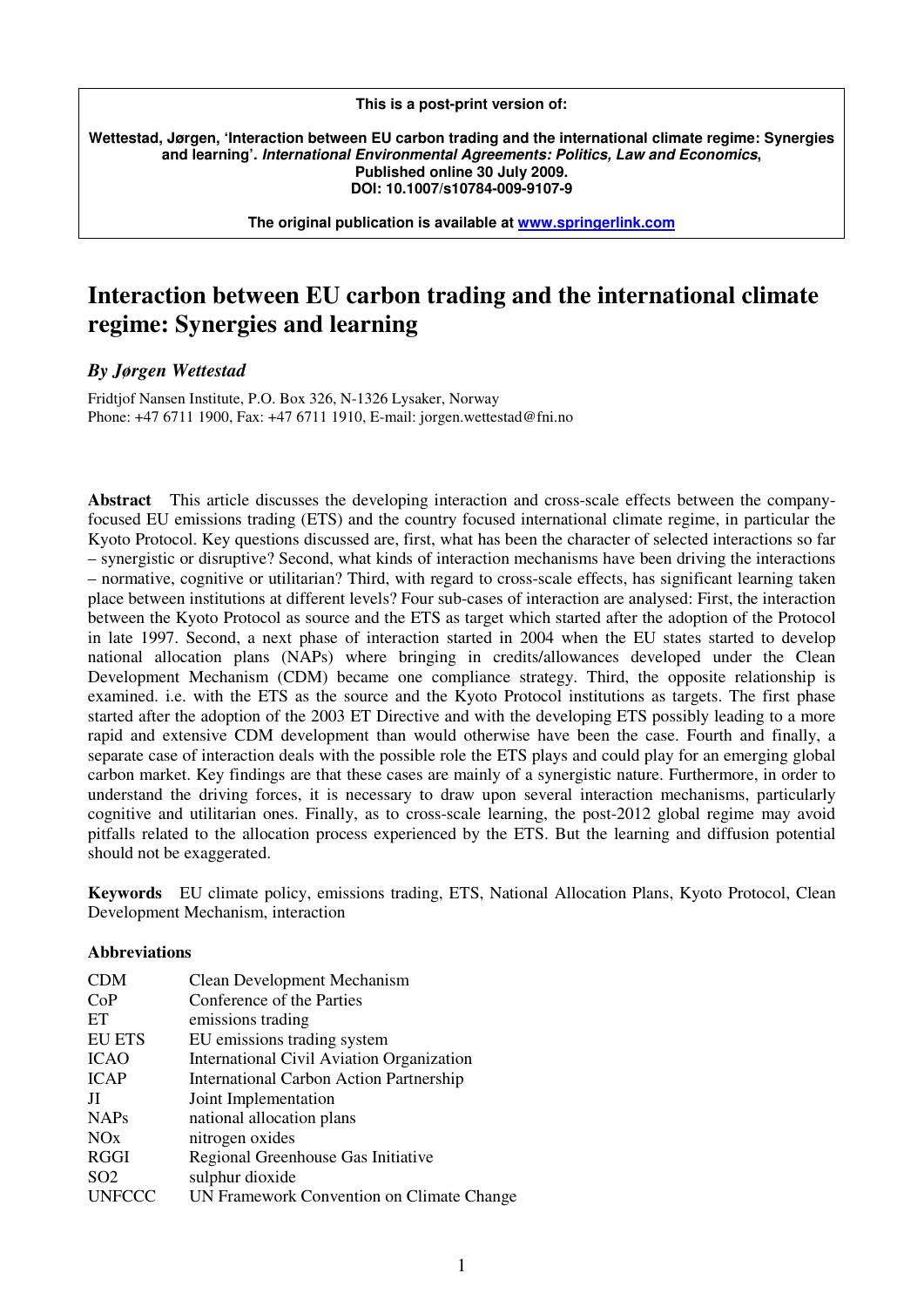# **1 Introduction**

<u>.</u>

Much as a follow-up of the 1997 Kyoto Protocol under the UN Framework Convention on Climate Change (UNFCCC), the EU started its pilot emissions trading system (EU ETS) in the period 2005- 7, based on the 2003 emissions trading (ET) Directive (Skjærseth and Wettestad 2008). The ETS will continue first in the 2008-12 Kyoto commitment phase and then also post-Kyoto (i.e. 2013- 2020), broadening its sectoral scope from the power sector and some industries to include e.g. aviation. Although there are clear differences between the EU ETS and global institutions such as the UNFCCC/Kyoto Protocol or the International Civil Aviation Organization (ICAO) with regard to institutional 'architecture', there is also significant present or future overlap with regard to targeted actors and activities. In the terms proposed by Oran Young, there are both 'functional' and 'political' linkages between the ETS and such global institutions (Young 1999).<sup>1</sup> Linkages also imply that *interaction* and cross-scale effects have been and will be taking place between the ETS and global institutions, i.e. that these institutions will causally influence each other, either complicating or facilitating decision-making and/or implementation (Oberthür and Gehring 2006). As interaction may be of the cognitive kind, cross-scale learning may take place.

 As there is so far only scattered evidence of the interaction between the ETS and relevant global institutions, this article seeks to collect and turn relevant bits and pieces of evidence into an explorative analysis. The main questions addressed are: first, what has been the more specific character of selected, main interactions so far – synergistic/positive or disruptive/problematic? Second, what kinds of interaction mechanisms have been driving the interactions – important ones being 'cognitive', 'normative' (through commitment), and 'utilitarian' (through provision of incentives)? Third, with regard to cross-scale effects, has significant learning taken place between institutions at different levels?

 The subject of analysis links up to the EPI debate in several ways. First, institutional interaction is in its essence a problem of policy integration at the international level (Oberthür, this issue). What sets it apart from national-level EPI is, among other things, the absence of a central political authority and a more pronounced fragmentation of institutions. Second, emissions trading is fundamentally about bringing environmental concerns – and in the case of the ETS, climate change concerns – into corporate boardrooms and the standard operating procedures of business and political executives, be they power producers, airline operators or others. So it can arguably be framed and analysed as a sub-case of environmental policy integration (cf. Nilsson and Persson 2003; Homeyer 2006). As noted by Homeyer, 'competition' which harnesses market forces to environmental purposes can be seen as 'market-oriented governance' that may be employed to improve EPI (ibid., p. 10). As noted by Nilsson and Persson (2003, p. 338, 340), to economists, EPI may mean "the application of economic instruments that correct market failures and adjusted prices to reflect social costs". In addition, learning between actors in the policy network at hand is a core element of EPI.

 Furthermore, as pointed out by the editors of this volume (Nilsson et al., this issue), a key element of EPI is the integration of environmental perspectives into "central bodies of the governments, such as finance ministries". In the case of emissions trading, the increasing turn within the ETS towards auctioning of allowances and hence increasing governmental revenues has been a development which has led finance ministries to give more attention to climate change issues (Carbon Trust 2008; Skjærseth and Wettestad 2009).

 Emissions trading is arguably an integration device that brings in environmental concerns to corporate boardrooms and finance ministries in a more positive manner than command-and-control policies, as such trading offers more flexibility and possibly even additional profits and revenues. Flexibility, for instance, in achieving compliance either by choosing to carry out internal abatement,

 $1$  According to Oran Young, a 'functional' linkage means that substantive problems that two or more institutions address are linked in biophysical or socioeconomic terms. A 'political' linkage means that actors decide to consider two or more arrangements as parts of a larger institutional complex (Young 1999, p. 50).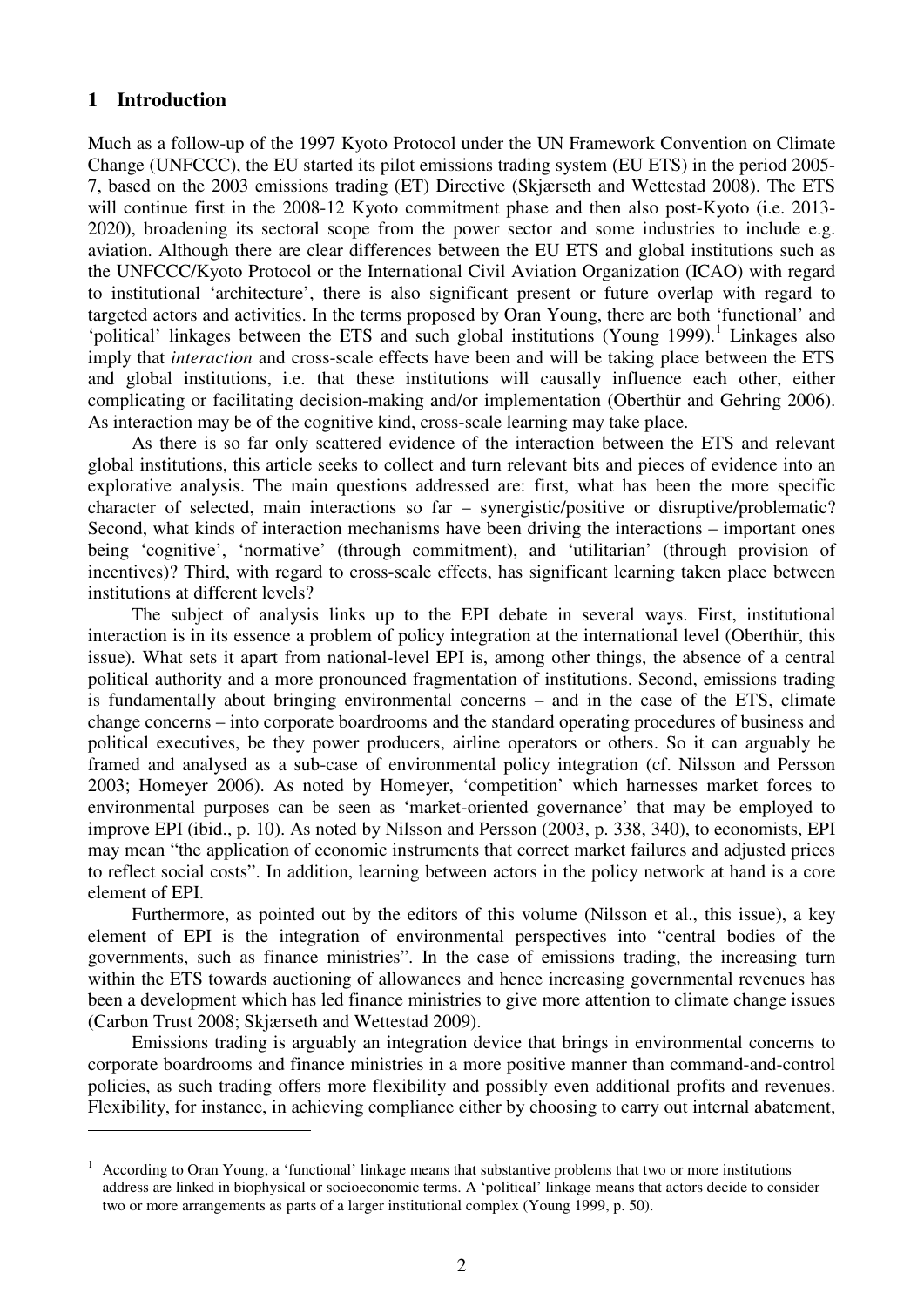to buy ETS allowances, or to buy credits from the flexibility mechanisms under the Kyoto Protocol (i.e. the Clean Development Mechanism and the Joint Implementation). This flexibility also means considerable complexity however, making good coordination, synergistic interaction and learning between these institutional mechanisms at various levels and in various sectors crucially important. If these mechanisms do not interact smoothly, then corporate and political leaders may become disillusioned with the whole 'business' of climate change. The emerging ownership and learning process towards framing the climate change mitigation as central to industrial change may then become lost, potentially damaging EPI progress across levels (Nilsson 2006).

 The main analytical foundation for this article is the concepts and analyses carried out in Oberthür and Gehring (2006) and Stokke (2007). As further elaborated in section two, important conceptual prerequisites for good interaction analyses include the clear identification of a 'source' and a 'target' institution, and being open to several different types of interaction.

 In line with Oberthür (2006), some key interactions will be singled out for a more thorough analysis. In section three, the interaction between the Kyoto Protocol as source and the ETS as target will be scrutinised. The first and seminal phase, and hence sub-case, of this interaction started quite immediately after the adoption of the Protocol in late 1997. A second phase and sub-case of interaction started in 2004 when the EU states started to develop national allocation plans (NAPs) where bringing in credits/allowances developed under the Clean Development Mechanism (CDM) and (subsequently) Joint Implementation (JI) became one compliance option and strategy.

 In section four, the opposite relationship will be examined, i.e. with the ETS as the source and the Kyoto Protocol institutions as targets. This can also be analysed in several phases, with the first phase and sub-case starting after the adoption of the 2003 ET Directive and with the developing ETS possibly leading to a more rapid and extensive CDM development than would otherwise have been the case. A second and separate sub-case of interaction deals with the possible (model) role the ETS plays and may play for an emerging global carbon market under the UNFCCC. Section five concludes the article with a summary of main findings and some concluding reflections.

#### **2 Analytical perspective**

1

There is an increasing literature on institutional interaction (see e.g. Young 1999; Breitmeier 2000; Rosendal 2001; Oberthür and Gehring 2006; Stokke 2007). This article will mainly draw upon the framework put forward in Oberthür and Gehring (2006), being arguably one of the most elaborated frameworks presented so far.<sup>2</sup>

 As noted, institutional interaction pertains to a cause-effect relationship between two institutions. According to Breitmeier (2000), *interaction will occur if one institution affects the development or performance of another institution*. As pointed out by Oberthür and Gehring (2006), effects may be beneficial, adverse or neutral for the target institution.

Beneficial effects will create *synergy* between the two institutions because the policy direction of the target institution is supported by measures originating from the source institution…and adverse effects will result in *disruption* of target institution policies because measures originating from the source institution thwart or undermine the effectiveness of the target institution's own measures, or they force the target institution to adopt unwanted rules (ibid., p. 46).

Furthermore, establishing a clearcut case of interaction requires identification of:

1) the source institution and, more specifically, the relevant rules/decision(s) from which influence originates; 2) the target institution and, more specifically, the relevant parts of the institution itself or the

 $2<sup>2</sup>$  The main point is here using this framework to interpret and analyze existing evidence, not a critical discussion of the framework.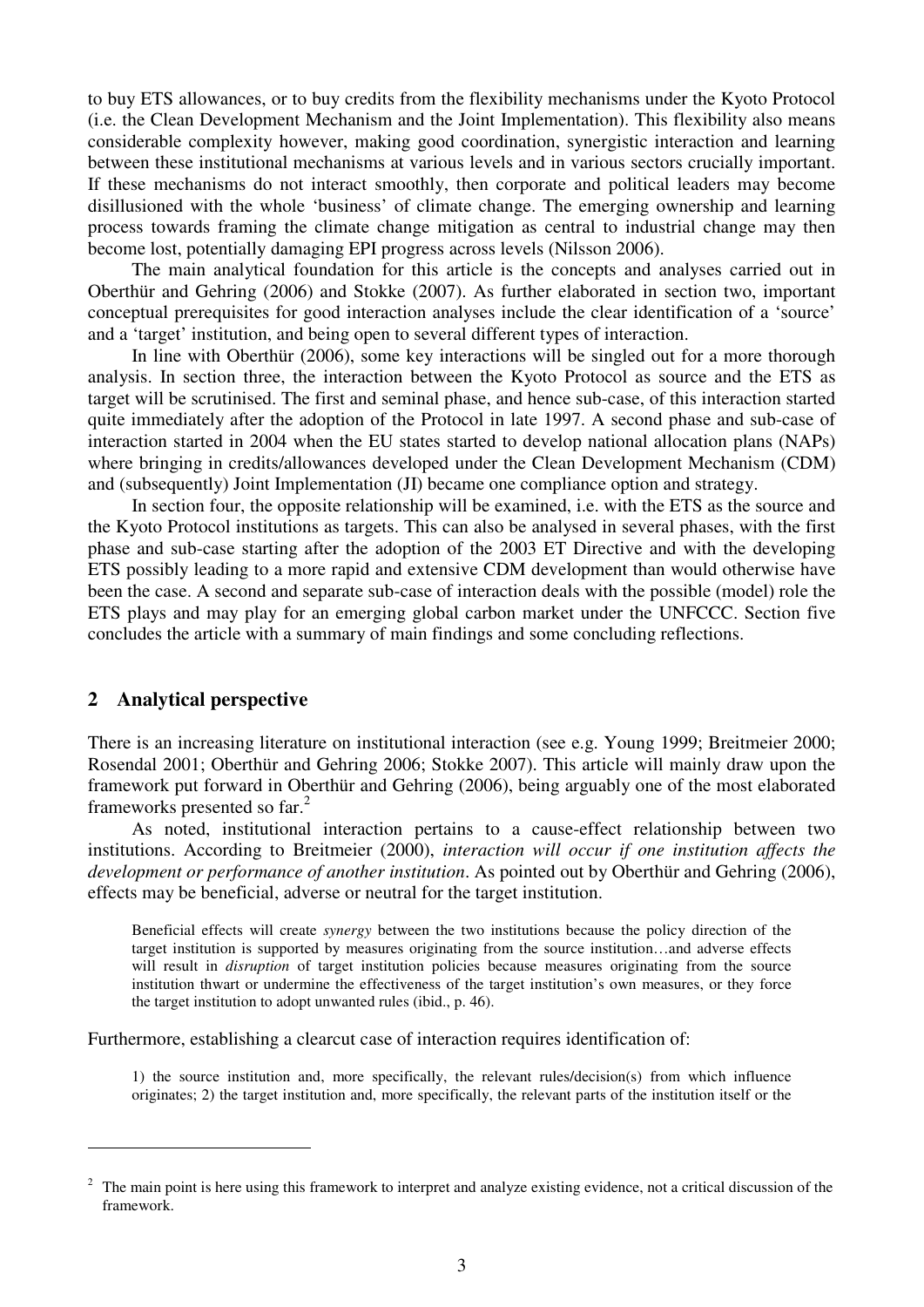issue area governed by it that are subject to the influence of the source institution; 3) a unidirectional causal pathway connecting the two institutions (ibid., p. 27).

However, a target institution may respond to the development of new rules within a source institution, even before this new rule is adopted. It is important to prove that the observed changes within the target institution (or the issue area governed by it) could not be expected to have occurred in the absence of the source institution or its relevant parts (ibid., p. 28).

 Getting adequate proof requires identification of specific and more delimited *'cases'* of interaction, as two institutions can be involved in numerous cases of interaction at the same time; an interaction situation may involve more than two institutions; and/or if two institutions coevolve over time, making it useful to analytically divide the interaction into several phases. Furthermore, a causal mechanism of institutional interaction generally consists of three separate stages. As the first step, the source affects the preferences or behavior of relevant actors "within its own domain" (ibid., p. 32). Next, this effect leads to a changes of preferences or behavior of actors "relevant to the target institution" (ibid.). Finally, "individual action must produce the effect observed within the target institution or its issue" (ibid.).

 With regard to *how* the source may affect preferences or behavior within the target institution, Oberthür and Gehring (ibid.) and Stokke (2007) basically point out three main ways/mechanisms. First, there is a *'cognitive'* pathway, where information, knowledge or ideas produced within the source institution produce changes in the thinking and preferences of actors within the target institution. Hence, learning may take place.

 Second, there is a 'normative' pathway, where *commitments* entered into by some members of the source institution affect the preferences of actors within the target institution. It requires a certain overlap of both the memberships and the issue areas of the interacting institutions. As noted by Oberthür and Gehring (2006, p. 37), "interaction through commitment is based on the desire of member states to avoid mutually incompatible obligations, or on their desire to broaden the geographic scope of such obligations".

 Third, as pointed out by Stokke (2007), there is a *'utilitarian'* pathway, where the rules and programs under one institution make problem-solving activity under another institution less costly or more attractive. Could it for instance be that companies included in the ETS have implemented abatement measures that they would not have implemented in the absence of the ETS, and that these abatement measures make it less costly for the EU to comply with its Kyoto Protocol commitment?

 On the basis of this conceptual 'roadmap', let us then turn to the first set of identified cases of interaction, with the Kyoto Protocol seen as the source and the EU ETS as the target.

# **3 How the Kyoto Protocol initiated the ETS and later increased ETS ambitiousness: synergistic interaction with the ETS?**

In Oberthür's (2006) overview list of 24 interactions between the Kyoto Protocol and other international institutions, the Protocol was briefly indicated as a triggering factor for the establishment of the EU ETS; the latter "expected to result in reductions of GHG emissions" (ibid., p. 58). As indicated in the introduction, this interaction seems best analysed by distinguishing two subsequent phases, the first one starting with the adoption of the Kyoto Protocol in 1997, and the second one starting in 2003 with the production of the first ETS National Allocation Plans (NAPs).

#### *3.1 Did the Kyoto Protocol initiate the EU ETS?*

As further analysed in Skjærseth and Wettestad (2008), the adoption of the Kyoto Protocol is one of three possible good explanations for why the previously flexible-mechanism sceptic the EU made a turn-about in 1998 and started to develop an internal EU emissions trading system. Rival explanations were, first, that the turn-about could be explained by a more independent Member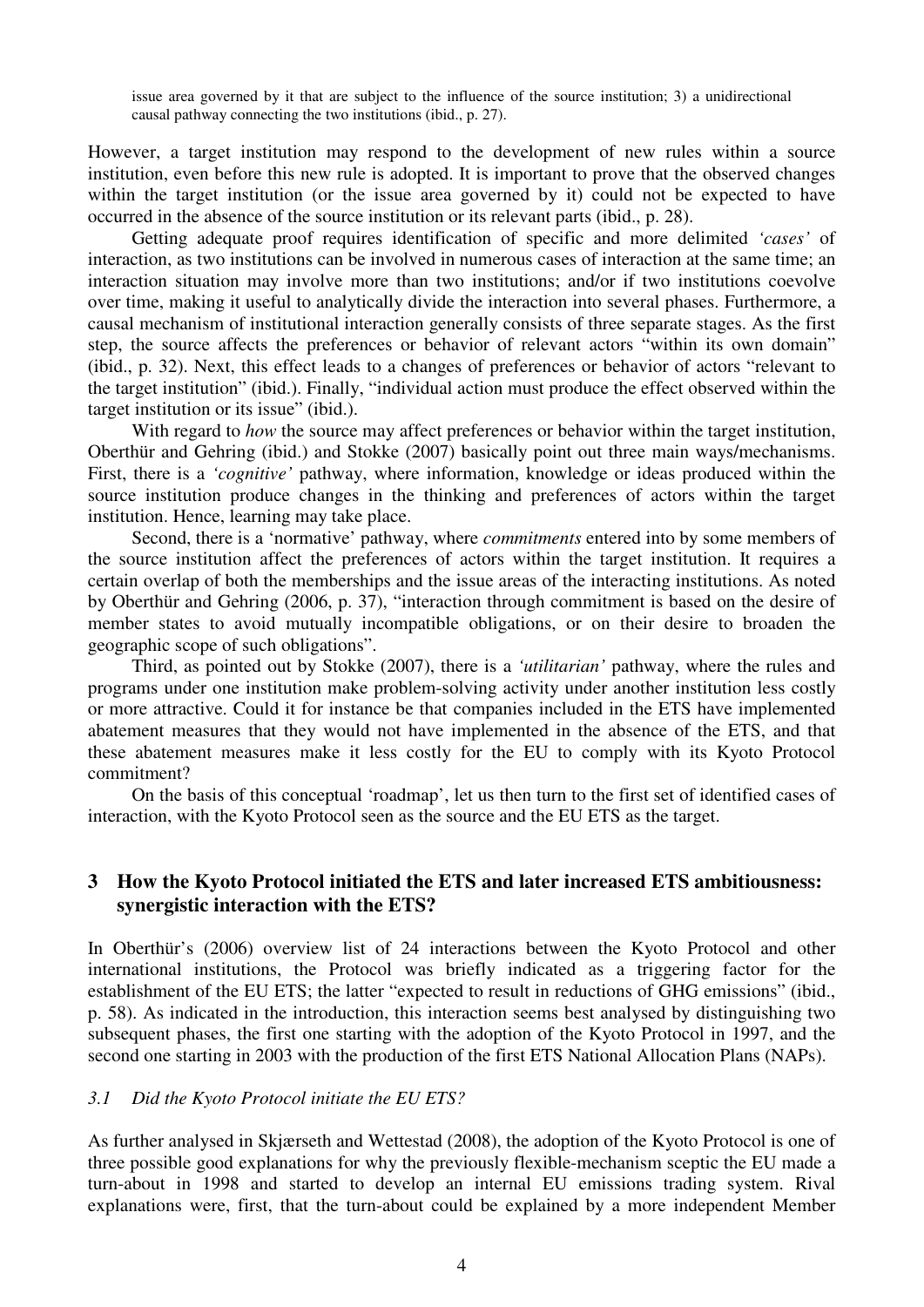State change of preferences, or, second, that the turn-about could be explained by a change of position of EU institutions and non-state actors. A main conclusion in our book was that the Kyoto Protocol perspective gained strong empirical support.

 Recapitulating some main elements of that analysis, the starting point of the interaction was obviously the adoption of the Kyoto Protocol and not least the fact that a key element of the Protocol was the establishment of three flexible mechanisms: emissions trading, a Clean Development Mechanism (CDM), and a Joint Implementation (JI) mechanism. Was the turn-about of the Commission and subsequently the whole EU from mid-1998 a simple case of interaction by commitment? Not directly. The clause about emissions trading in the Protocol (i.e. Article 17) only stated that "the Parties included in annex B *may* participate in emissions trading for the purposes of fulfilling their commitments under Article 3 of this protocol" (my italics). It was furthermore stated that the CoP (Conference of the Parties) was to define the relevant "principles, modalities, rules and guidelines, in particular for verification, reporting and accountability for emissions trading". So key elements of the institutional architecture were to be developed at a later stage. In addition, it was stated that trading should be 'supplemental' to domestic actions for the purpose of meeting the Parties' commitments under the Protocol. All in all, the EU's main commitments under the Protocol were undoubtedly, first and foremost, the obligation to reduce greenhouse gas emissions by eight percent by 2008-12, and second, along with other parties, to show demonstrable progress by 2005 (cf. Article 3, annex I).

 It can be argued that the development of EU emissions trading was a very natural response to the commitments taken on in Kyoto, not least in light of the failure to establish another possibly effective EU-wide climate policy instrument, namely a carbon tax, and also taking into account the EU's leadership ambitions in global climate policy (e.g. Skjærseth 1994; Wettestad 2000, 2001). So it makes sense to argue that the Kyoto Protocol exerted considerable pressure in the direction of establishing an effective EU-wide climate policy instrument, and in 1998 there was not a wide range of politically feasible instruments to choose from (Zapfel and Vainio 2002; Zapfel 2005; Skjærseth and Wettestad 2008).

 However, as further analysed in Skjærseth and Wettestad (ibid.), in order to further understand the specific choice of the trading instrument, it is necessary to bring in evidence from the EU institutions perspective, not least the 'inflow' of economists sympathetic towards the trading instrument into the Commission's climate change personnel in 1997/early 1998.

 Might it also be relevant to regard this interaction as a cognitive one, i.e. that information about the emissions trading idea was produced within the context of the Kyoto Protocol and subsequently influenced the initiation of the EU ETS? It is clear that EU negotiators learned more about emissions trading through the negotiations on the Kyoto Protocol. Particularly the US was a driving force for bringing in emissions trading and flexibility mechanisms into the discussions about the possible design of the Kyoto Protocol (Voss 2007). The US had practical experience with emissions trading brought about by the 1990 establishment of US systems on sulphur dioxide (SO2) and nitrogen oxides (NOx) emissions trading (e.g. Stavins 2003), and was also influential as a leader in the JUSCANNZ group<sup>3</sup> (Yamin 2005). So this pathway is also of some relevance.

 But how 'deep' was this interaction? As indicated in section two, did the Kyoto Protocol also provide applicable models for more specific ETS design features such as the non-compliance procedures? The answer is no. As noted above, the Kyoto Protocol stated that the more specific rules and procedures for international emissions trading were to be developed at a later stage. The main meetings in this regard did not take place until the summer and fall of 2001 (Bonn in July and, particularly, Marrakech in October). At this stage, the main elements of the EU ETS had been shaped. The ETS Green Paper was put forward in March 2000 and a draft ETS proposal was circulated within the Commission in May 2001. Furthermore, the ETS was directed towards

<sup>&</sup>lt;sup>3</sup> JUSCANNZ was a coalition of nations in the negotiations on the Kyoto Protocol and included Japan, USA, Canada, Australia, New Zealand, Norway and Iceland.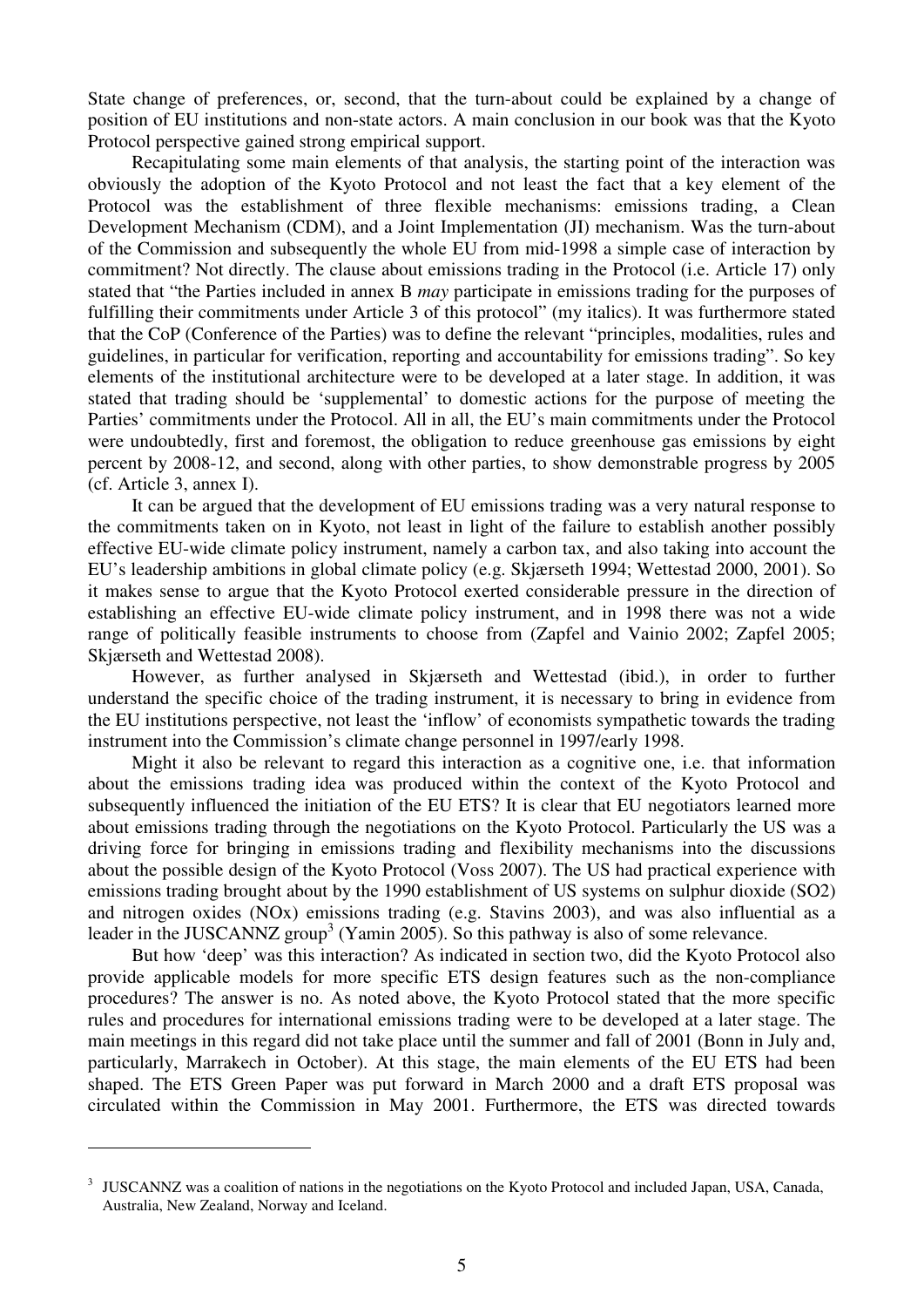companies, not governments (as the Kyoto system), something which generally reduced the direct model value of clarification of international trading rules. So the Kyoto Protocol did not influence the specific design of the EU ETS to a great degree.

 Summing up this interaction, the ETS may be seen as 'nested' in the Kyoto Protocol, and there are functional linkages. The Kyoto Protocol's targets and commitments were important causal factors for moving the EU in the direction of establishing an ETS. At a general level, it can thus be concluded that this central European mechanism for EPI (or 'climate policy integration' to be more exact – see Nilsson and Nilsson, 2005) was driven by an international agreement. But the Protocol's initial trading design ideas were too vague to offer much help in the specific EU ETS design process.

#### *3.2 Have the Kyoto Protocol mechanisms bolstered the environmental ambitiousness of the ETS?*

The core of this possible interaction is the claim that the existence of and possibility of using lowerpriced CDM credits to achieve compliance with companies' ETS targets has led countries and companies to agree to more stringent emission caps than they otherwise would have done (Skjærseth and Wettestad 2008). In EPI terms, this could possibly be seen as a move towards a stronger interpretation of EPI, although still not an embracement of the "principled priority" connotations advanced by Lafferty and Hovden (2003) (see also Oberthür, this issue).

 What is then the starting point of this possible interaction? As indicated above, the CDM was formally established as a part of the Kyoto Protocol in 1997. The CDM's purpose was defined in Article 12. It was to help Annex I countries to comply with their emission reduction commitments, to assist developing countries to achieve sustainable development, and ultimately contribute to reduced greenhouse gas concentrations in the atmosphere. In order to placate sceptics to the flexibility mechanisms and fears that these mechanisms would allow developed countries to simply 'buy themselves out' of international commitments and continue domestic pollution habits 'undisturbed', Article 6.1d in the Protocol was given a provision that the use of CDM was to be 'supplemental' to domestic actions to reduce emissions.

 Due to expectations about the nature and use of the flexibility mechanisms to be clarified at the fourth Conference of the Parties (CoP) in Buenos Aires in November 1998, a lively debate erupted within the EU about the possible use of the flexible mechanisms and the very balance between measures 'at home' in the EU and 'abroad' in the South and East. How to interpret the 'supplemental' concept? As further described in Skjærseth and Wettestad (2008), this debate dominated the EU climate policy agenda during much of 1998 and 1999. In the first main EU document on possible ETS design, i.e. the March 2000 Green Paper, the relationship to the flexibility mechanisms was not specifically touched upon.

 When the Commission put forward an ET Directive proposal in October 2001, the main suggestion with regard to the link to the flexibility mechanisms was to decide upon the nature of this link in a separate subsequent proposal, not least due to the fact that the more specific design of the mechanisms remained to be further clarified.<sup>4</sup> This was also the outcome in the  $2003$  ET Directive. The negotiation on a linking directive started almost immediately after the ET Directive was adopted in July 2003. As further discussed by Hægstad Flåm (2007), when agreement was reached on the linking directive in April 2004, a main outcome was that CDM credits could be used from the start of the ETS in January 2005, while JI credits were usable from 2008 on. At this point in time, the process of producing the National Allocation Plans (NAPs) for the ETS pilot phase was well underway, as the main formal deadline for the submission of plans in NAP I was the end of March 2004. So as indicated, the main starting point for this interaction can be argued to be summer 2003 and the agreement on the ET Directive, setting in motion the NAP processes.

<sup>&</sup>lt;sup>4</sup> CoP-4 in 1998 failed to further define the rules of the game for emissions trading.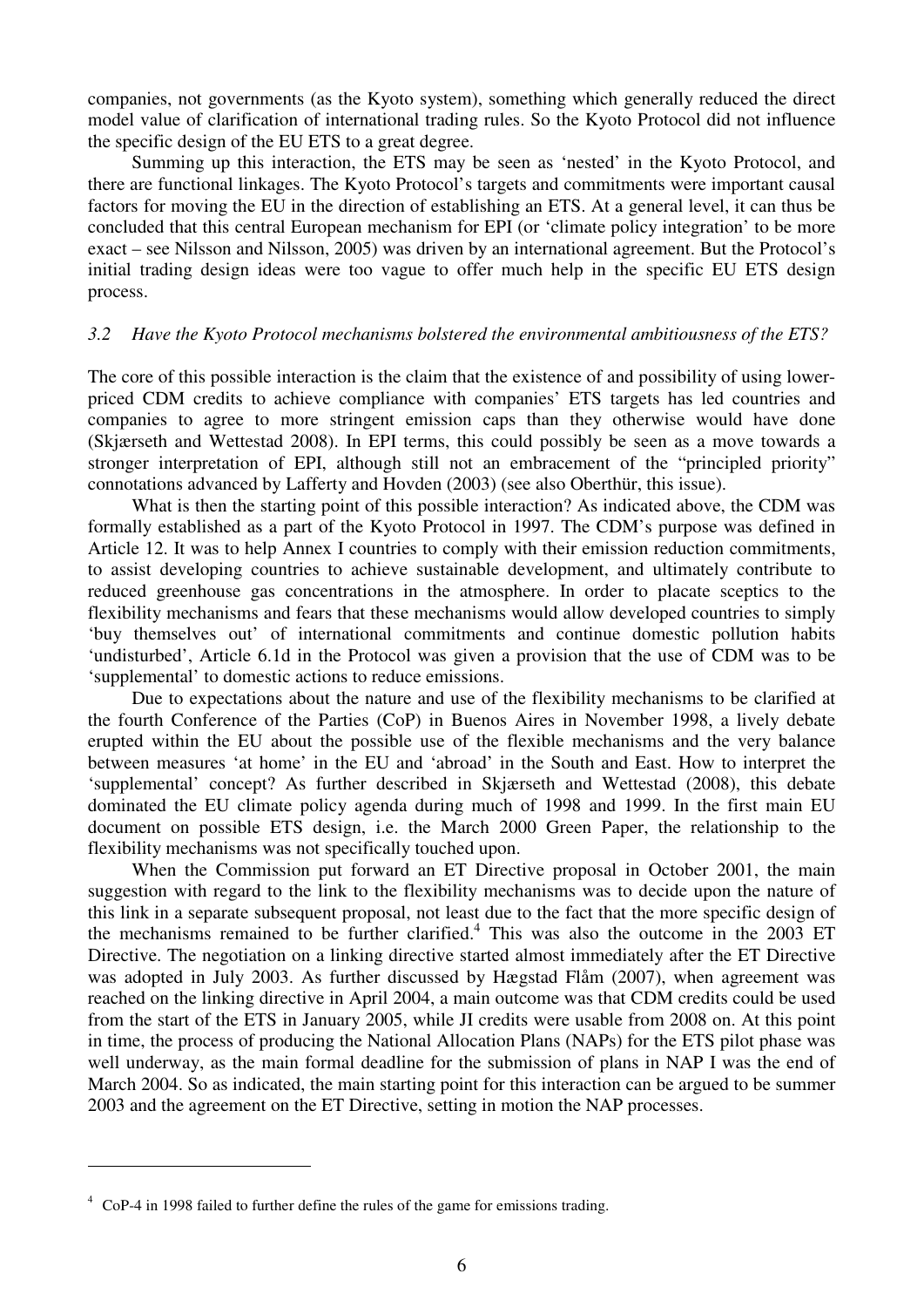How, then, did the pilot phase NAPs of key ETS countries and emitters such as Germany, Poland and the UK treat the CDM issue? It was not mentioned at all in the German and Polish plans. In the UK plan, it was briefly noted that the UK was on course to meet its Kyoto target and no use of the flexible mechanisms was intended (DEFRA 2004, p. 15). This indicates that countries and companies were quite uncertain with regard to the possible role CDM could play in this phase, which is very understandable as the linking directive had not been finalised, nor had the Kyoto Protocol entered into force when the main work on the plans was carried out.

 However, from the very start of the NAP II process in late 2005 (i.e. the production of NAPs for the second phase of the ETS, the Kyoto commitment phase 2008-12), it was clear that CDM and JI credits would play a much more prominent role. Now there were formal Kyoto Protocol/EU Burden-sharing Targets to comply with; banking to later commitment periods was allowed; and signals were starting to come from the Commission about tighter allocations ahead. An early element in this latter development was the December 2005 Commission Communication providing NAP II guidance (European Commission 2005). It was here indicated that if the emissions trading sector was to contribute a proportionate share of the reduction needed in member-states with a gap to close in order to reach the Kyoto target, then the overall cap for the second phase should be 6 per cent lower than in the pilot phase (ibid., p. 6). Allocations to any member states that were off-track from their Kyoto target in comparison with actual 2003 emissions should be further tightened.<sup>5</sup>

With regard to the latter, and as an additional criterion that did not apply in the first phase, member states were required to specify a maximum amount of intended government purchase of Kyoto units. Described by the Commission as criterion 12 in Annex III of the ETS Directive (although the Directive initially contained only 11 criteria), the established percentage should be consistent with the state's supplementarity obligations under the Kyoto Protocol and decisions adopted pursuant to the UNFCCC or the Kyoto Protocol (ibid., p. 7). As a minimum threshold, installations should be allowed to use JI/CDM credits up to a level of 10 per cent. The practical implications of all these elements were then summed up in specific formulas (ibid., p. 7, 10). This was further specified in the Communication accompanying the first round of Commission NAP II decisions in late November 2006 (European Commission 2006).<sup>6</sup>

 How, then, were these signals about the use of CDM and JI implemented by the Member States? Overall, most States signalled that their companies intended to use such credits. Due to lower costs and higher risks, credits from such projects were expected to be priced lower than regular ETS allowances. For instance, ETS actors from different regions within the EU such as Poland (East), Germany (North) and Greece (South) initially communicated to the Commission a CDM/JI limit of respectively 25, 12 and 9 per cent.

 Did the CDM/JI factor influence Member States and companies to agree to more ambitious allocations than would have been the case if such credits had not been available? The answer is possibly yes. First, for several Member States such as Spain, Italy, and not least the Netherlands (see Lecocq and Ambrosi 2007, p. 138), the use of CDM/JI constitutes a clearly important element of their compliance strategy, with an indicated annual purchase of at least 19 million tonnes (see e.g. ENDS Report 2007, p. 50; Reuters/Planetark 2007a). Second, the 'CDM dynamic' was very well and explicitly demonstrated in the case of Germany. As indicated, the suggested German NAP II cap was cut by six per cent in November 2006. This led to a very negative response from Germany, indicating the possibility of taking the Commission to the European Court of Justice.

 $5$  These states should aim for a balanced mix between lowered allocation for second phase; implementing additional measures in the non-trading sector; and 'potentially supplemented' by government purchase of Kyoto unit credits (European Commission 2005, p. 6).

<sup>&</sup>lt;sup>6</sup> A key statement here was: where a Member-state with a remaining gap to close between its actual emissions and allowed emissions according to the Kyoto target does not substantiate or insufficiently substantiates the intended government purchase of Kyoto units this contravenes criterion 1 (setting a cap consistent with each Member-state's Kyoto Protocol commitment), and as a consequence the intended total quantity of allowances is reduced proportionally (European Commission 2006, p. 7).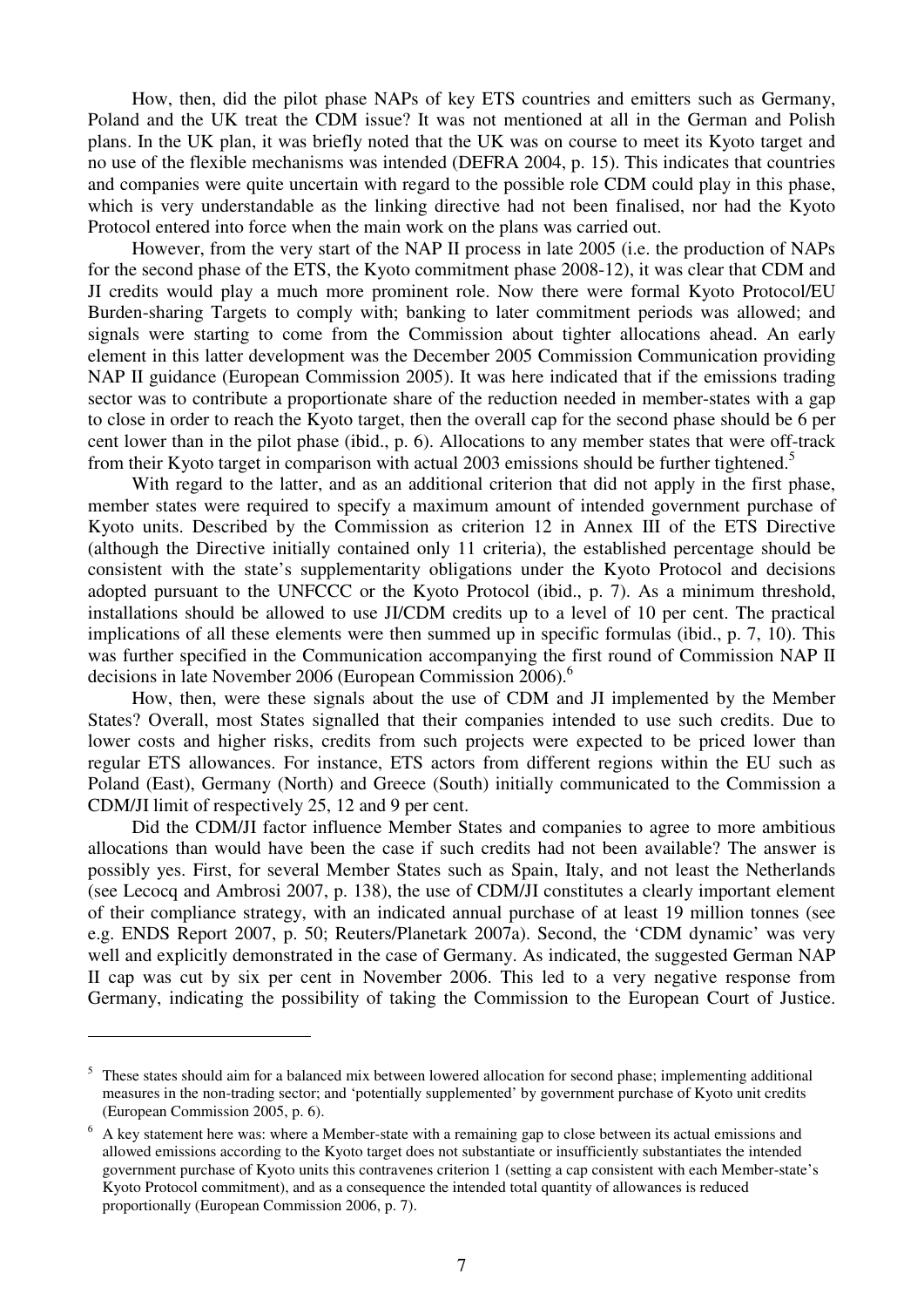However, this line of action was not chosen. Instead, in January 2007 Germany announced an intention to compensate for the reduced allocation by an increase in the cap on the use of the flexible mechanisms from 12 per cent to 20 per cent. This was reported as accepted by the European Commission in February (Reuters/Planetark 2007b).

 Hence, there is probably a utilitarian dynamic at work. But it can possibly also be cast as a form of cognitive interaction. As argued above, it is very well possible that the preferences of countries and companies within the ETS were influenced by information about the development and future availability of CDM project credits (i.e. CDM outputs). 'CDM information' may have softened the opposition of EU countries and companies to more stringent allocations and hence made the whole process of negotiating ETS caps less marked by controversy than it would otherwise have been.

# **4 How the ETS has influenced global climate institutions: Synergistic interaction with the Kyoto Protocol institutions?**

#### *4.1 Introduction*

As noted by Oberthür and Gehring (2006), two institutions can be involved in numerous cases of interaction at the same time (ibid., p. 29). This seems certainly to be relevant in the case of how the ETS interacts with global climate institutions. Two plausible interactions will be examined. First, that the ETS has speeded up the development of the CDM. Second, that the ETS has functioned as a model for the development of global carbon trading. These interactions mainly overlap in time, although it may be argued that the latter has more of a prospective character than the former.

## *4.2 Has the ETS speeded up the development of CDM and JI projects?*

The core of this interaction is the claim that the development and implementation of the ETS has led to greater interest in and enhanced development of the CDM and JI mechanisms than would otherwise have been the case. In order to scrutinise this claim more thoroughly, we need to briefly recapitulate the development of the CDM (e.g. Lecocq and Ambrosi 2007). A main body is the Executive Board, consisting of 10 members and 10 alternates, drawn from all constituencies of parties. The Board held its first meeting in 2002, and it is assisted in its work by various technical panels.

 The withdrawal of the US from the Kyoto Protocol in March 2001 meant continued – and arguably increased - uncertainty about the entry into force of the Protocol. This is probably an important factor that explains why CDM project development activity was slow and hesitant in the period up to entry into force of the Protocol in February 2005. The registration of the first CDM project came on November 18 2004 (Point Carbon 2006, p. 12). By the end of 2004, there were around 600 CDM and JI projects in the Point Carbon database (mainly CDM), and this increased to around 1965 projects in mid-December 2005 (ibid., p. 13). However, complaints about inadequate administrative capacity in the CDM EB and its technical panels were heard (Lecocq and Ambrosi 2007, p. 139). According to the official UNFCCC/CDM web site, by February 2008 there were around 2900 CDM projects in the pipeline, and there were 937 registered projects.<sup>7</sup> According to Point Carbon, by April 2009, the number of registered projects had increased to 1570 and around 500 final credits have been issued, representing around 240 MtCO2 (Point Carbon 2009, p. 1-2).

 Main drivers in this development are the commitments taken on in the Kyoto Protocol and the desire of industrialised countries to develop the cheapest abatement strategies to comply with their commitments. The claim about an ETS 'amplifying effect' is then mainly a claim about synergistic

<sup>&</sup>lt;sup>7</sup> UNFCCC/CDM web site, February 2008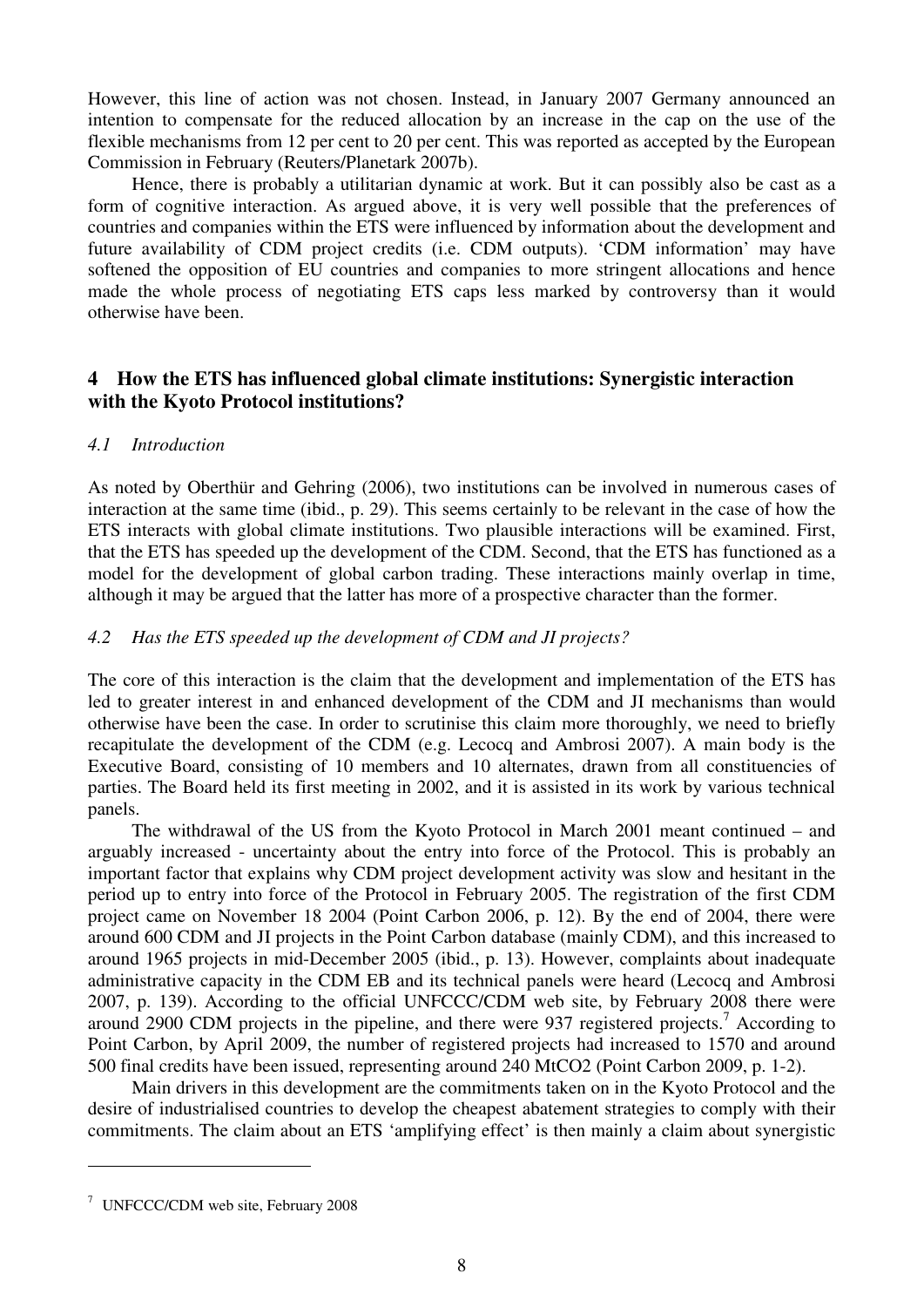utilitarian interaction, i.e. that ETS implementation has led to more interest in and greater efforts devoted to the development of CDM projects than would otherwise have occurred. Generally, this sounds reasonable. As described in section 3.1., the requirement for EU countries to develop NAPs for the sectors involved in the ETS has likely led to a more focused and earlier awareness about compliance strategies both within governments and not least companies than would otherwise have been the case. *Without the ETS, the issue of climate policy performance and Kyoto compliance would very likely have remained an issue predominantly worrying some bureaucrats in the environment and foreign ministries.* 

 Is it possible to find more specific evidence about such an effect? According to Point Carbon, of the euro 377 million global market transactions taking place in 2004, CDM in fact contributed the largest segment, contributing 188 of these millions. In 2005, CDM continued to contribute the largest element in terms of volume, but representing a less significant element in economic terms (i.e. euro 1.9 billion out of a total 9.4 billion) (Point Carbon 2006, p. iii). In 2006, CDM transactions grew to around 3.4 billion euro, out of a total of 22.5 billion euro (where the ETS accounted for over 80% of the value) (Point Carbon 2007b, p. I, 31).

 Analysts at Point Carbon furthermore noted in early 2006, after half a year of much higher ETS allowance prices than expected (i.e. between 25-30 euro): "with increasing prices for EUA delivery it is evident that this has contributed to the demand for project credits" (ibid., pp. 23-24). Furthermore, they noted that "prices for both CDM and JI project contracts increased during 2005. *This can mainly be explained by increased demand from EU ETS companies* and the numerous carbon funds that became fully operational for purchasing credits" (ibid., p. 24; my emphasis added). Commenting upon the developing market in 2006, not least including the ETS 'market crash' in early May in the wake of publication of 2005 verified emissions data, Point Carbon noted an increasing volume of transaction up to the 'crash' in May and falling transactions afterwards (Point Carbon 2007b, p. 17). Hence, a direct link between ETS and CDM developments could be recorded.

 It is possible to find similar statements about a clear link between ETS and CDM developments from other analysts and observers. For instance, in the International Emissions Trading Association's (IETA) 2006 position paper on ETS market functioning, it is stated that "it is clear that the EU ETS has been *the* driving force behind the current extraordinary growth in the CDM market…" (IETA 2006, p. 2; my emphasis added). Also in the analysis of CDM development carried out by Lecocq and Ambrosi (2007), the 2004 entering of European companies into the CDM market is credited to the ETS which was about to become operational at that time, and the clarification that CDM credits would become eligible under the ETS (ibid., p. 138). They also state that "*the rapid growth of the carbon market is a direct consequence of the entry into force of the EU-ETS* (January 1 2005) and the Kyoto Protocol (February 16 2005)" (ibid., p. 140; my emphasis added). According to Ellerman and Buchner (2007), "*the access to external credits provided by the Linking Directive has had an invigorating effect on the CDM* and more generally on CO2-reduction projects in developing countries, especially in China and India.." (ibid., p. 84; my emphasis added).

#### *4.3 The ETS as a model for global carbon trading?*

The core of this interaction is the claim that the ETS has functioned as a model and inspiration for an emerging global carbon market under the UNFCCC, and led to trading initiatives in other regions and countries which would otherwise not have occurred. As global carbon trading between states from 2008 on was inscribed in the Kyoto Protocol and is hence already a reality, the interaction here must be of a cognitive kind, with the ETS providing experience and inspiration to develop the current rather formalistic state trading system into a more dynamic and active global market place. Such multi-level learning processes have so far not been much addressed in the predominantly national and EU-based EPI literature, but could constitute an important dimension of the EPI 'game' at the international level.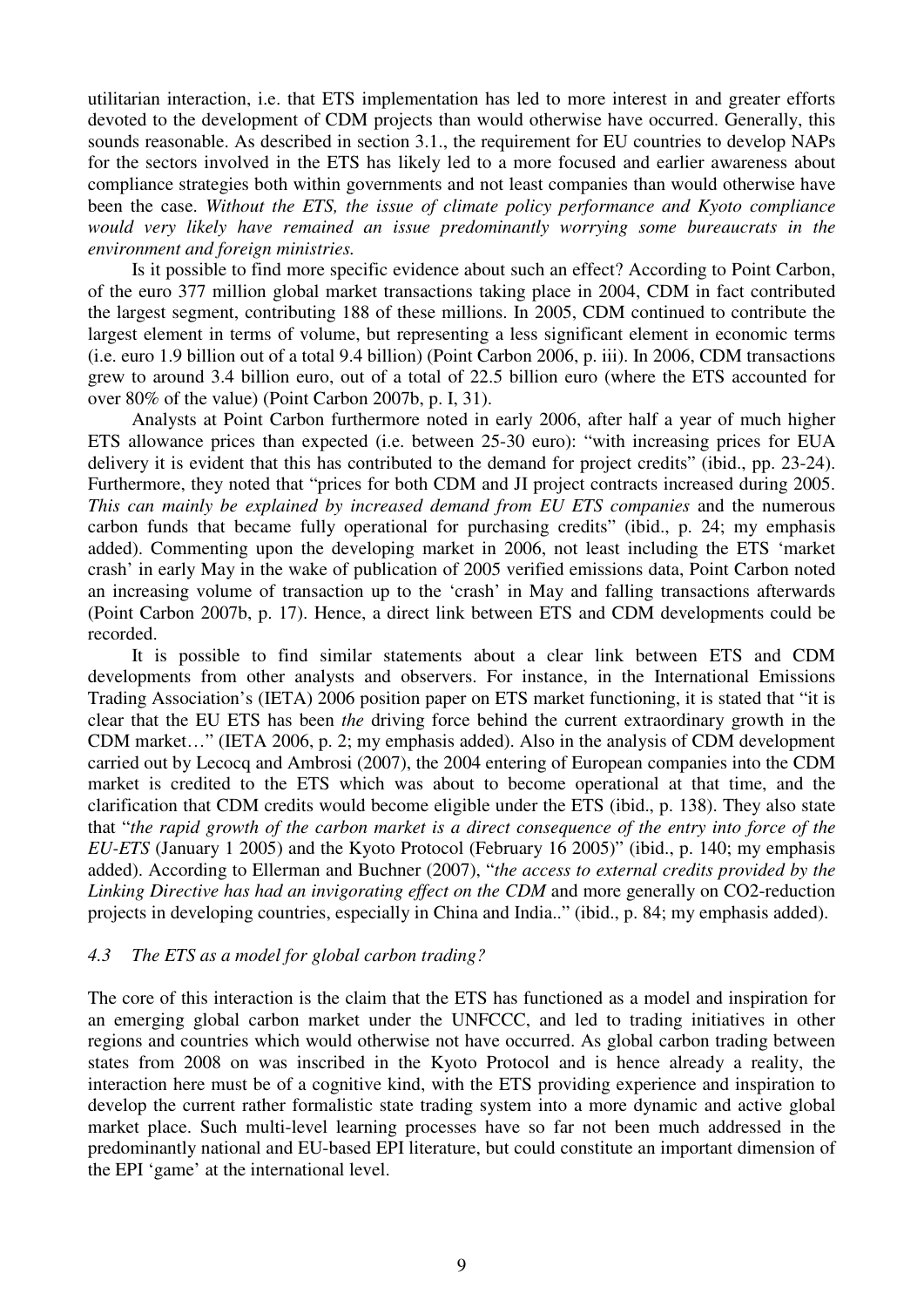In the initial discussions about the EU ETS and its design, the dominant perspective was very much 'reactive', 'inwards' and modest, i.e. the ETS was seen as an important tool for protecting the EU internal market, for achieving Kyoto compliance, and for gaining experience for the coming global emissions trading. The possible role for the ETS as a model for global trading was not mentioned.

 For global climate diplomacy, the withdrawal of the US from the Kyoto Protocol in March 2001 was both a surprising development and a potentially hard blow for the development of international climate change policies. However, as further elaborated in Skjærseth and Wettestad (2008), it served to unite the EU "in an extraordinary way", and made the quick and further development of an EU ETS not only a cornerstone of EU climate policy and follow-up of the Kyoto Protocol, but also a key instrument to save this Protocol. In the following years, climate policy and particularly the Kyoto Protocol issue has continued to be not very popular within the Bush administration. It can be argued that a slight change in the US climate position could be noted in 2007. Some interest about the functioning of the EU ETS could be noted. For instance, key ETS man Jos Delbeke and other ETS experts briefed US Senators in Washington in March 2007 (at the same time as a California delegation visited Brussels, see below). Republican Senator Pete Domenici stated: "I do not think the majority of US legislators think the EU is doing quite well – but at least you are trying something" (Europolitics Environment 2007).

 However, at the regional level in the US, the EU ETS seems to have made more of an impact. The Regional Greenhouse Gas Initiative (RGGI) was launched in August 2006 and decided upon in November, aiming to be put into operation from January 2009. The RGGI comprises seven Northeastern US states, i.e. Connecticut, Delaware, Maine, New Hampshire, New Jersey, New York, and Vermont. California adopted climate change legislation in August 2006, including the establishment of an emissions trading system from 2012. It is clear that the EU ETS has served as a clear inspiration and possible linking partner for these initiatives. For instance, a California delegation visited Brussels in April 2007 to learn about the EU ETS. A delegation member stated: "we wanted to know what went right with it and what went wrong" (International Environment Reporter 2007). The delegation expressed hope that California could be the first non-European region to link up to the ETS, from 2013 on (Reuters/Planetark 2007c). EU officials have, however, stated that no link between the ETS and RGGI and California is probable until 2013 at the earliest (Point Carbon 2007a). It can also be noted that in July 2007 Germany and the UK signed a declaration with Florida on climate policy cooperation, including possible future linked carbon markets (Point Carbon 2007c).

 Also several other global carbon players have initiated the development of domestic trading systems. Australia's most populous state, New South Wales, launched an ETS already in 2003 and in September 2006 other Australian states launched emissions trading plans (EU Energy 2006).

 In October 2007 the International Carbon Action Partnership (ICAP) was launched, with the EU Commission and the EU ETS as somewhat of a cornerstone, but including a range of other partners present: US and Canadian members of the Western Climate Initiative; RGGI representatives; California representatives; EU member states Germany, France, Portugal, the Netherlands and the UK; New Zealand; and Norway (ICAP 2007). The aim of ICAP is to serve as an international forum in which governments and public authorities adopting mandatory GHG emissions cap and trade systems may share and discuss design experiences and best practices. In March 2008, also Japan announced plans to set up a trading system (Point Carbon 2008).

 When the European Commission put forward its January 2008 proposal for the ETS 2013- 2020 (European Commission 2008), Environment Commissioner Stavros Dimas stated that "the ETS is going to be the prototype for the world to imitate" (ENDS Daily January 23 2008). The awareness about the global interaction implications of EU ETS design can be discerned in several elements. First and foremost, the costs of frontrunning are addressed by measures to counter 'carbon leakage', i.e. avoiding that EU industries shut down their operations in the EU and move their activities to regions and countries in the world with less significant or no carbon constraints.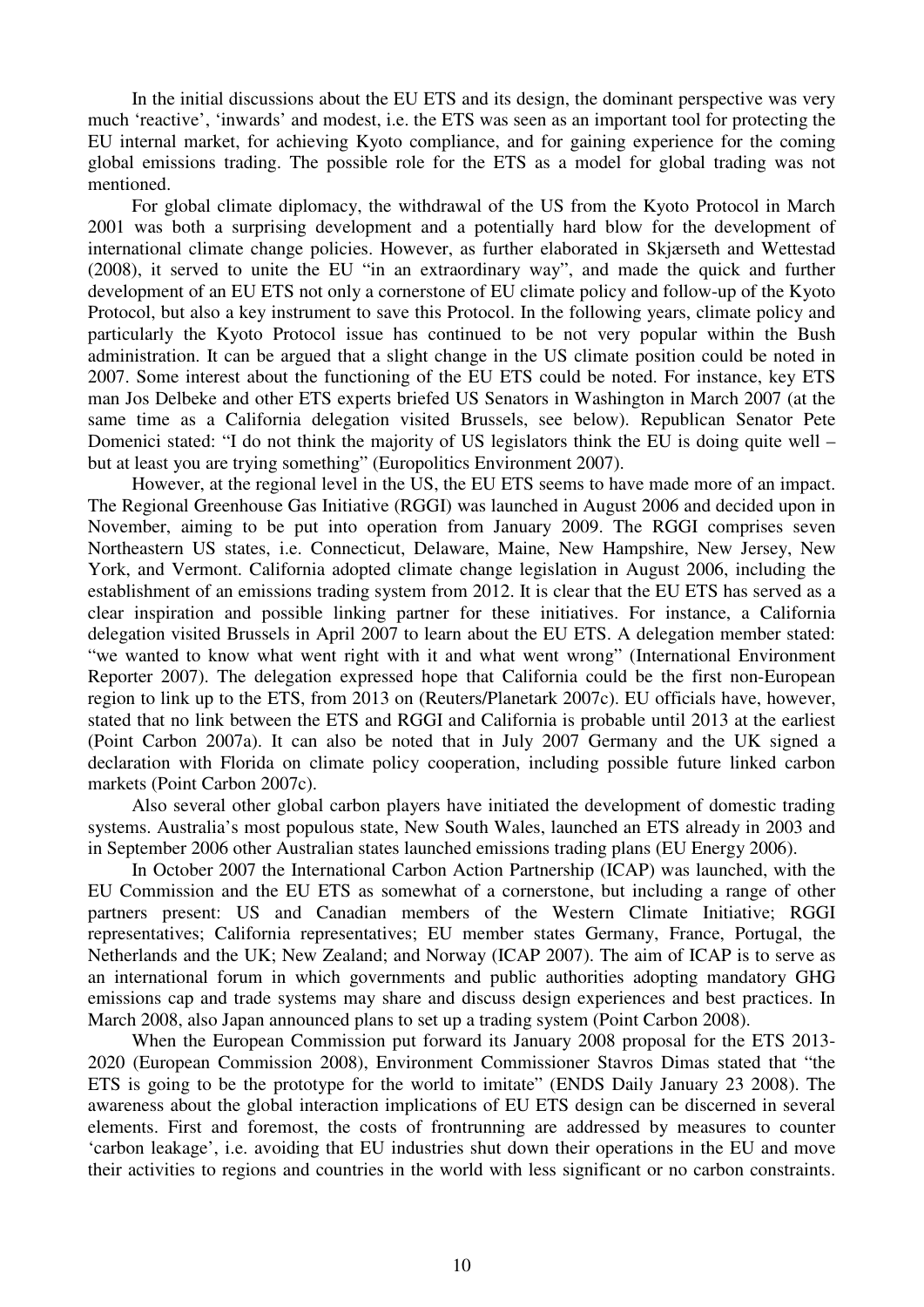These measures include a continuation of the handing out of free allowances to certain energyintensive industries unable to pass on carbon costs.

 Furthermore, the idea of binding global sectoral agreements was floated. The promise of a move from the present 20% by 2020 reduction commitment up to a 30% commitment in the case of a 'satisfactory' global agreement can be seen as a 'sweetener' to encourage developed countries that so far have not accepted reduction commitments under the Kyoto Protocol, to do so quickly. The part of this promise which indicates a much more significant and open inflow of CDM and JI credits under such a 30% scenario can be seen as a sweetener to developing countries.

Winding up, Kruger et al (2007, p. 130) note that

this experiment with linked systems with 25 EU countries provides a useful laboratory for considering the political, economic and administrative challenges that would be faced by a global trading system, *which will be even more decentralized than the EU ETS but with less oversight* (ibid., p. 130, my emphasis added).

Hence, even if it seems clear that the ETS has functioned as a significant inspiration and model for trading globally, there are limits to the lessons which can be directly transferred to the global level. As pointed out by Kruger et al, globally, the very diversity of actors involved will be substantially higher than in the EU.

#### **5 Winding up: Synergies, cross-scale learning and EPI**

Again emphasizing the explorative character of this article, let us first sum up some main findings with regard to the interactions analysed. First, we examined whether and how the Kyoto Protocol affected the ETS, and hence the cross-scale interactions of EPI top-down. In the first sub-case here, we scrutinized the extent to which the Protocol initiated the turn-about within the EU and the subsequent development of an ETS. The main conclusion was that the Protocol must be seen as a very important causal factor. The Protocol established a legally binding emissions reduction target for the EU, and the EU realized that it had no common policies in place which could deliver such reductions. In addition to the normative pressure, learning about emissions trading, particularly from US experts and negotiators in the course of Protocol negotiations, also mattered. Hence, crossscale learning was an important element of the picture already in these early days. However, as the Protocol far from *required* an ETS and had little to say about its more specific design, it is simply essential to consider internal EU factors – such as the 'inflow' of economists into the Commission's climate change unit – to more fully understand the initiation of the ETS.

 A second sub-case discussed the extent to which Kyoto Protocol mechanisms such as the CDM have bolstered the degree of EPI, as expressed through the environmental ambitiousness of the ETS. This possibility started to become relevant in the wake of the 2003 adoption of the ET Directive and the subsequent development of National Allocation Plans (NAPs). Adoption of the Linking Directive in the Spring of 2004 further clarified that credits from CDM projects were to be useable already in the ETS pilot phase (and JI credits from 2008 on). Hence, as made clearer by applying utilitarian interaction lenses, and hence showing the analytical value of utilising insights about relevant mechanisms from the interaction literature, achieving ETS compliance partly by the use of cheaper CDM credits could lower such compliance costs and hence make EU states and installations willing to take on more ambitious targets than they otherwise would have accepted.

 In the ETS pilot phase however, such a perspective had little practical relevance. Even though several EU countries had started to develop CDM programs and projects, progress was slow in moving these projects through the CDM bureaucratic machinery and achieving useable credits. Hence, the CDM factor had little or no influence on the NAP I process. However, as a real scarcity of allowances has become much more realistic in the Kyoto commitment phase, the CDM factor has played a more important role in the NAP II process. For example, an important reason for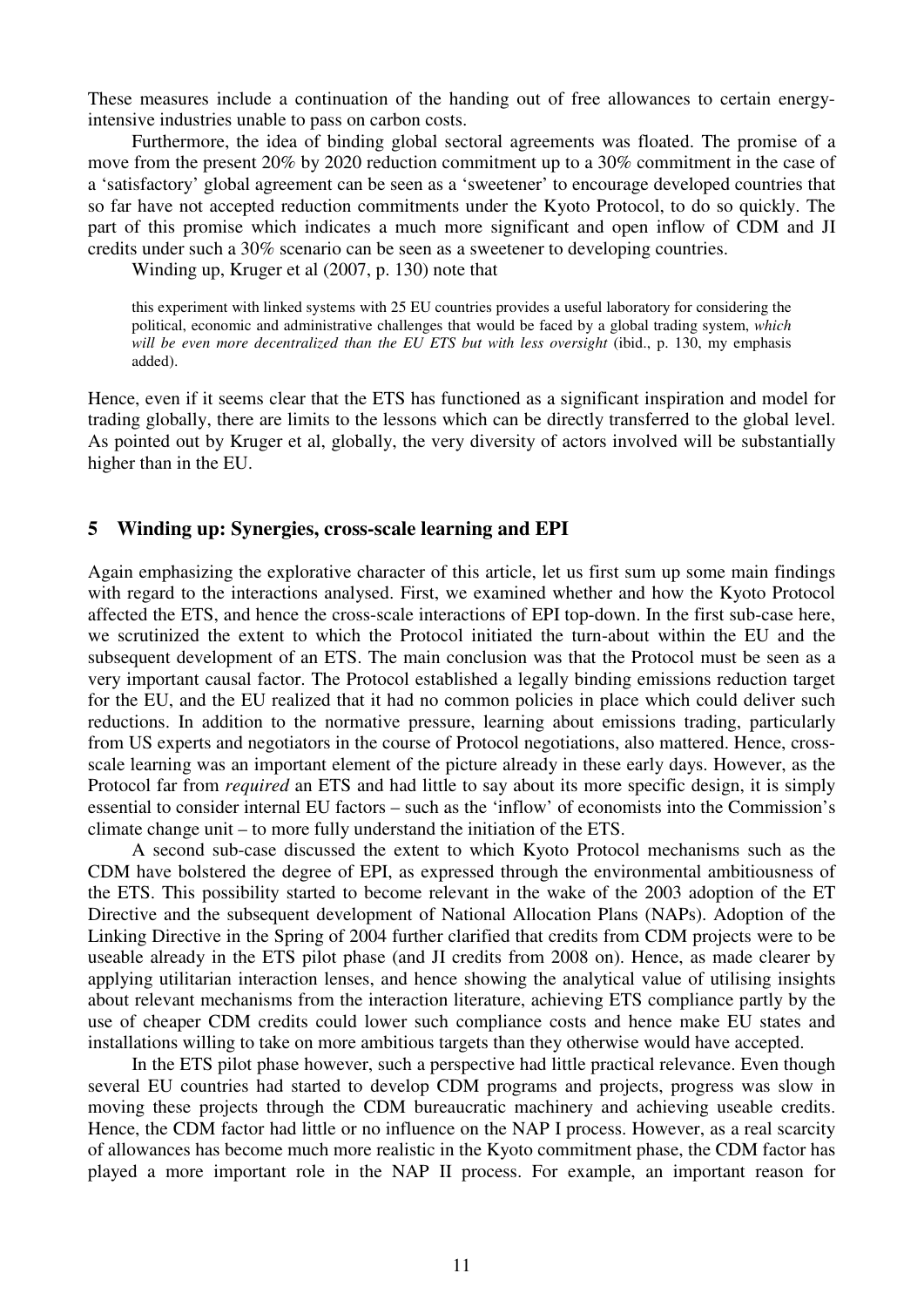Germany's acceptance of a more stringent NAP II cap was that it could use significantly more CDM credits.

 The second main interaction analysed was the bottom-up interaction between institutions across levels, in how the ETS has influenced global climate institutions. The first sub-case discussed whether the ETS has speeded up the development of CDM and JI projects. Although project development has been somewhat slow, by April 2009 there were around 1570 registered CDM projects and around 500 final credits have been issued. There seems to be a widely held view among analysts that the establishment of the ETS has led to significantly more interest in the development of CDM projects than would otherwise have been the case. Hence, utilitarian interaction seems to have taken and is taking place.

 A second sub-case discussed the extent to which the ETS has functioned as a model for global carbon trading under the UNFCCC. In one sense, global carbon trading is already a reality, as the possibility of such trading between states from 2008 was inscribed in the Kyoto Protocol. So this interaction must be understood as more cognitive, with the ETS providing experience and inspiration to develop the current rather formalistic trading system into a more dynamic and active global market place. US participation is of course essential in such a market place, with the US being the largest developed-country GHG emitter. As we know, the Bush administration was not very fond of EU climate policy and was little impressed by the ETS. However, regional initiatives in the North-east (RGGI) and West (California) have been far more interested in the ETS, and it seems reasonable to consider the ETS as a significant inspiration for the trading design discussion taking place within these initiatives. Furthermore, it also seems reasonable to assume that the ETS has served as the main model for the discussions on and development of trading systems in countries such as Norway, New Zealand and Japan.

What is the overall picture emerging with regard to the main character of the interactions between the ETS and the global institutions? The analyses carried out in this article seem to lend further support to one of the main messages in Oberthür and Gehring (2006, p. 318): "synergy dominates, but disruption occurs". However, as very much emphasized by Oberthür and Gehring, there are many cases of interaction out there and getting a deep and comprehensive picture is certainly challenging. For instance, the potential interaction between the ETS and global institutions also involve institutions such as the World Trade Organization, for example related to measures discussed by the EU to counter global 'carbon leakage' (Skjærseth and Wettestad 2009). This and other potential interactions may turn out to have more of a disruptive character.

 As indicated above, in order to understand the driving forces, it is necessary to draw upon all three interaction mechanisms used as a point of departure for the analysis in this article, particularly the cognitive and utilitarian ones. The cognitive pathway indicates a potential for learning and cross-scale effects. Some degree of learning among actors basically at the same level (i.e. different global sub-regions) is taking place, and there is a clear potential for more to come; not least with actors such as the US learning from EU ETS' main failures and successes in the design of national cap and trade systems.

 There is also a certain potential for cross-scale learning, particularly learning from the ETS in the re-design of global emissions trading in a probable coming post-2012 agreement. Especially the troublesome handing out of free allowances in the ETS, leading to windfall profits for power producers and competitive distortions and leading up to the recent turn towards much more auctioning, should hold useful experiences for the further development of trading systems at other levels (Wettestad 2008; Skjærseth and Wettestad 2009).

 But the learning and diffusion potential should not be exaggerated. As noted by experienced analysts, the very diversity of actors involved globally will be substantially higher than in the EU. This means that global rules need to be fairly general and flexible in order to accommodate widely varying national administrative and political cultures and 'styles'. Furthermore, in regional approaches such as the ETS, much emphasis is placed on companies and the company level. Global negotiations and politics tend to be more focused upon the country or at least sectoral level. More specific and tailored regional or national approaches cannot therefore be directly transferred to the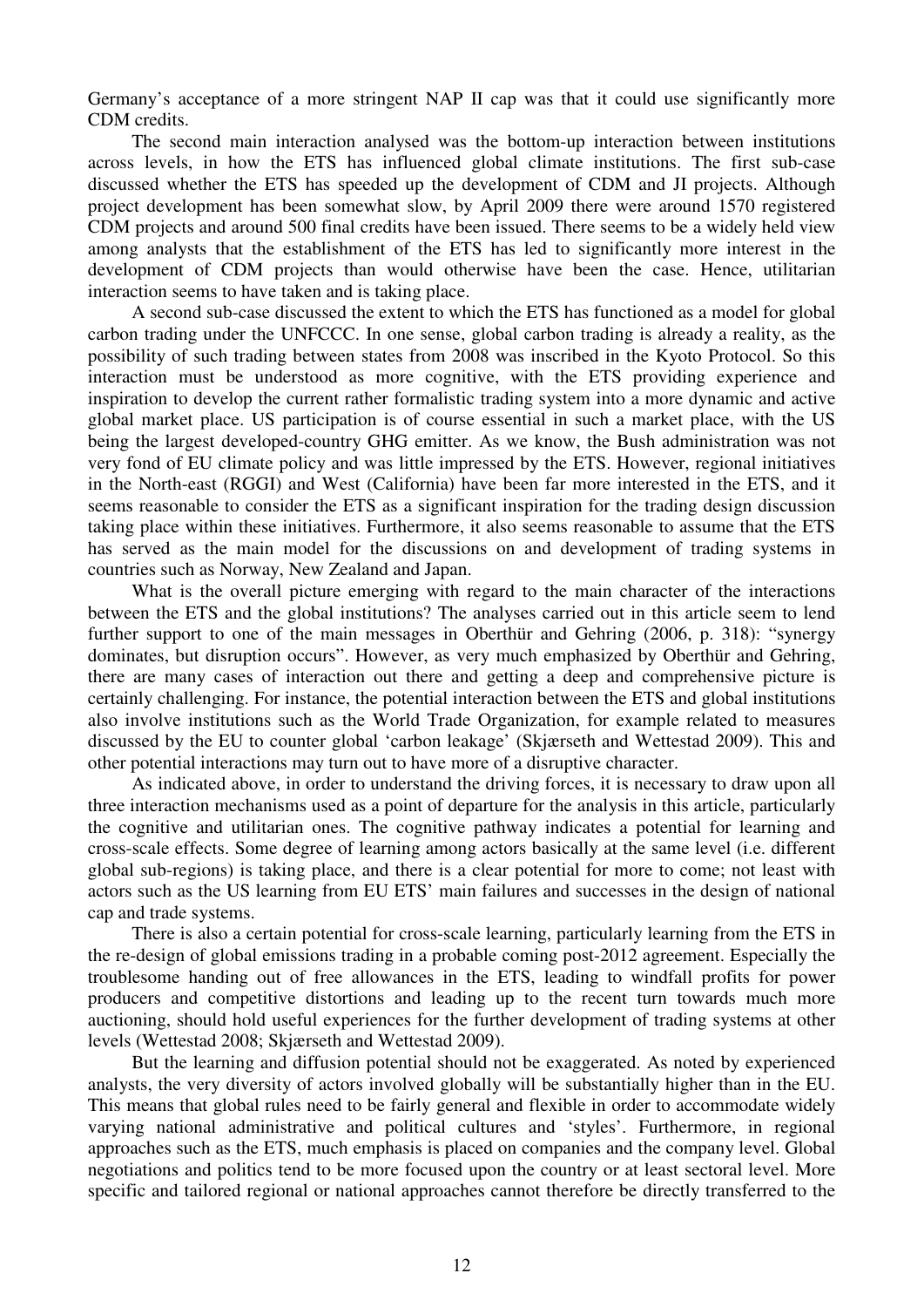global level. The multi-level interactions for EPI are thus subject to much more impeding institutional and organizational constraints than the horizontal interactions at European or national levels that have dominated EPI analysis to date (Jordan and Lenschow 2008). This has not been properly analyzed in previous EPI research; the articles in this special issue have started to probe into such multi-level dynamics.

 Finally, introducing and developing emissions trading systems around the globe continues to be a promising element in the process of making industrial actors more aware of the true societal effects and costs of their activities. This will arguably strengthen EPI, as these environmental implications become a natural part of their decision making routines. Emissions trading has shown to be able to attract the industry sector's interest and increase its ownership of the climate change issue, which is the underlying purpose of advancing EPI processes and instruments. However, fluctuating and for longer periods low carbon prices, and the related uncertain actual effects on abatement efforts and the development and use of cleaner technologies, make it too early to judge whether emissions trading will be able to fulfil its clear EPI potential in terms of environmental outcomes.

**Acknowledgements** Many thanks to Ingemar von Homeyer, Måns Nilsson, Sebastian Oberthür, Marc Pallemaerts, Olav Schram Stokke, and two anonymous reviewers for very helpful comments to earlier work on this manuscript. Thanks to Maryanne Rygg for lanuage polishing and editorial assistance. The work on the manuscript has benefited from funding by the EPIGOV project (i.e. EU Contract CIT5-CT-2005-028661 EPIGOV).

#### **References**

- Breitmeier, H. (2000). 'Complex effectiveness': Regime externalities and interaction. In J. Wettestad (Ed.), *Proceedings of the 1999 Oslo workshop of the Converted Action network on the effectiveness of international environmental regime* (pp. 45–48). Oslo: The Fridtjof Nansen Institute.
- Carbon Trust (2008). *Cutting carbon in Europe The 2020 plans and the future of the EU ETS*. London: Carbon Trust Publication CTC734, June.
- DEFRA (2004). *EU emissions trading scheme Approved National Allocation Plan 2005-2007*. London: UK Department of the Environment.
- Ellerman, A. D. & Buchner, B. K. (2007). The European Union emissions trading scheme: Origins, allocation, and early results. *Review of Environmental Economics and Policy*, 1, 66–87.
- ENDS Daily (2008). Proposals for post-2012 EU carbon trade rules emerge. *ENDS Daily*, Issue 2468, January 23.
- ENDS Daily (2008). Global carbon market 'unlikely by 2020'. *ENDS Daily*, Issue 2491, February 25.
- *ENDS Report* (2007). EU to spend heavily on overseas CO2 credits. *ENDS Report*, No. 395, December, p. 50.
- EU Energy (2006). Europe's emissions scheme could be replicated in US, Australia. *EU Energy,* Issue 140, 8 September, pp. 9–10.
- European Commission (2005). *Communication from the Commission: Further guidance on allocation plans for the 2008 to 2012 trading period of the EU emissions trading scheme.* Brussels. COM(2005) 703 Final.
- European Commision (2006). *Emissons trading: Commission decides on first set of national allocation plans for the 2008-2012 trading period.* Brussels. IP/06/1650, 29 November.
- European Commission (2008). *Proposal for a Directive of the European Parliament and the Council amending Directive 2003/87/EC as to improve and extend the greenhouse gas allowance trading system of the Community*. Brussels. COM(2008) 16 final, 23 January.
- Europolitics Environment (2007). Commission briefs US Senate on EU emissions trading scheme, *Europolitics Environment*, 721, 30 March, p. 6.
- Homeyer, I. (2006). *Environmental policy integration and modes of governance State-of-the-art report*. EPIGOV paper No. 2. Berlin: Ecologic.
- Hægstad Flåm, K. (2007). *A multi-level analysis of the EU Linking Directive process: The controversial connection between EU and global climate policy*. FNI Report 8/2007. Lysaker, Norway: Fridtjof Nansen Institute.
- ICAP (2007). Nations, states, provinces announce carbon markets partnership to reduce global warming. International Carbon Action Partnership press release, 29 October, from http://www.icapcarbonaction.com.
- IETA (2006). *IETA position paper on EU ETS market functioning*. International Emissions Trading Association, October.